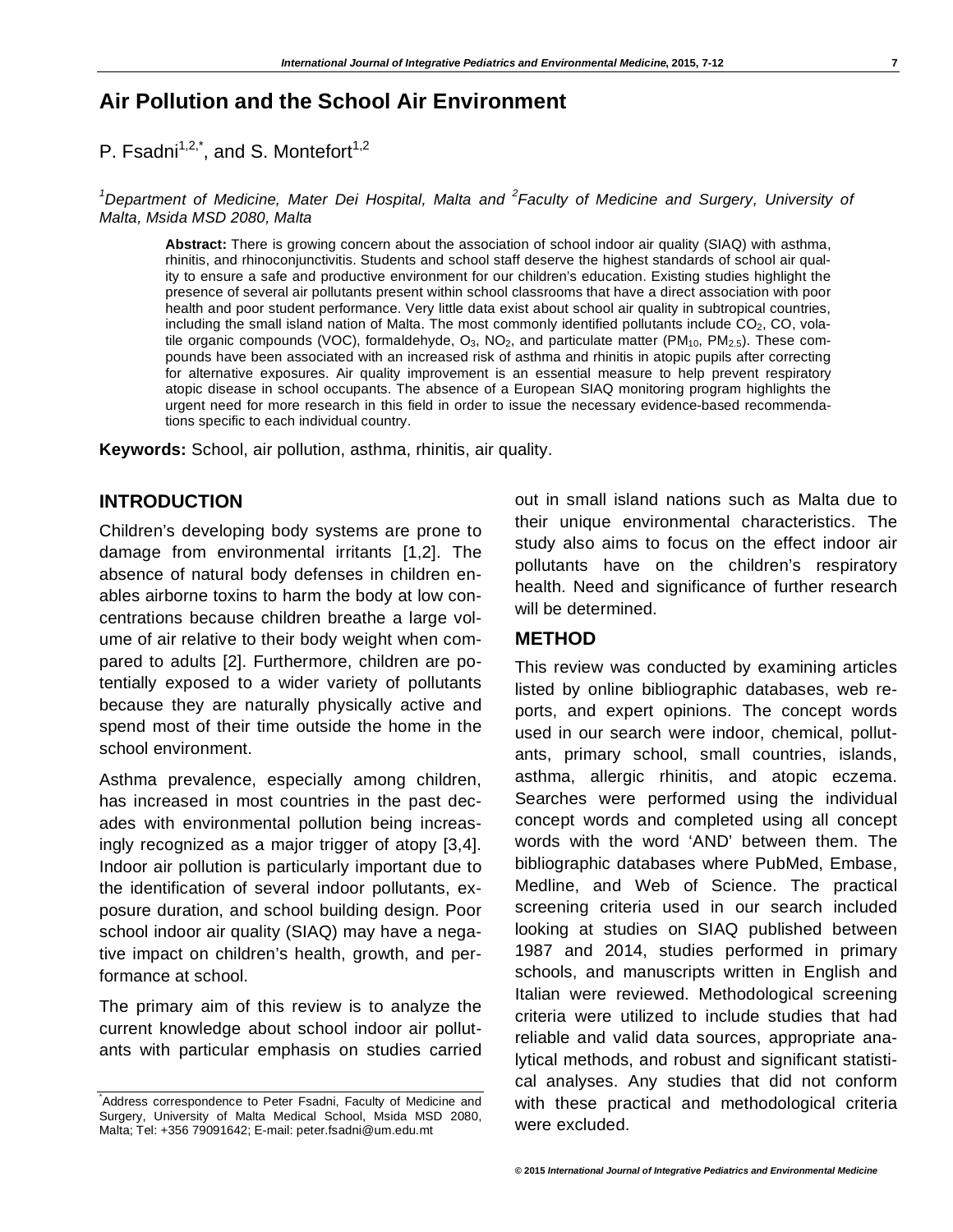The pollutants identified as the reason for poor indoor and outdoor school air quality in the primary school environment are listed in Figure **1**.

Most cross-sectional studies investigated the impact these pollutants had on respiratory health outcomes such as asthma, anti-asthma medication usage, and upper airway symptoms. The studies were carried out in Europe, the USA, and Asia, and no studies were found looking at school pollution and health problems in small island nations. A minority of studies focused on the impact of chemical pollutants on exhaled nitric oxide, lung function, and nasal patency [5-9].

The Health Effects of School Environment (HESE) Study conducted in 5 European countries found a mean carbon dioxide  $(CO<sub>2</sub>)$ concentration of 1490 ppm in schools. Scandinavian schools had significantly lower levels [8]. Direct reading instruments were used in all studies, but duration of measurement of  $CO<sub>2</sub>$  levels within the individual studies ranged from one hour to one week [10,11]. Simoni *et al*. found a direct association between nocturnal cough and upper airway symptoms and  $CO<sub>2</sub>$  levels [8].

Children in Shanghai had an increased risk of wheezing if exposed to excessive  $CO<sub>2</sub>$  levels [12]. Mendell *et al*. reviewed the association between indoor air quality and student performance [13]. Excessive indoor  $CO<sub>2</sub>$  concentrations were associated with lower scores on a computerized test of reaction time.

A study carried out in Brazilian schools described a mean carbon monoxide (CO) indoor level of 3 ppm [14]. CO exposure in French schools was associated with asthma and atopic eczema in children [15].

A four-year longitudinal study in Swedish primary schools produced a median concentration of 130  $\mu$ g/m<sup>2</sup> for indoor volatile organic compounds (VOC) [16]. Two other studies have shown a mean VOC indoor concentration ranging from 26 to 88  $\mu$ g/m<sup>3</sup>. Sampling times for VOC using charcoal sorbent tubes ranged from 2 to 4 hours [16,17].

Several studies have linked VOC to atopy. Smedje *et al*. reported a positive association between current wheezing and a rise of 10  $\mu$ g/m<sup>3</sup> in the indoor VOC concentrations in schools [17]. The 6 Cities Study showed that exposure to high concentrations of aldehydes was associated with an increase in exhaled nitric oxide (FeNO) in both asthmatic and non-asthmatic children [5]. A significant association between total school indoor concentrations of VOCs and ocular irritation was also noted [5].

Annesi-Maesano *et al*. found that formaldehyde (HCHO) concentrations in French primary schools ranged from 12 to 56  $\mu$ g/m<sup>3</sup> with a mean concentration of 23  $\mu$ g/m<sup>3</sup> [18]. Lower mean concentrations of HCHO were observed in other published studies ranging between 7 and 9  $\mu$ g/m<sup>3</sup> [12,19,20]. A study carried out in Australian schools showed



**Figure 1.** Chemical air pollution in primary schools.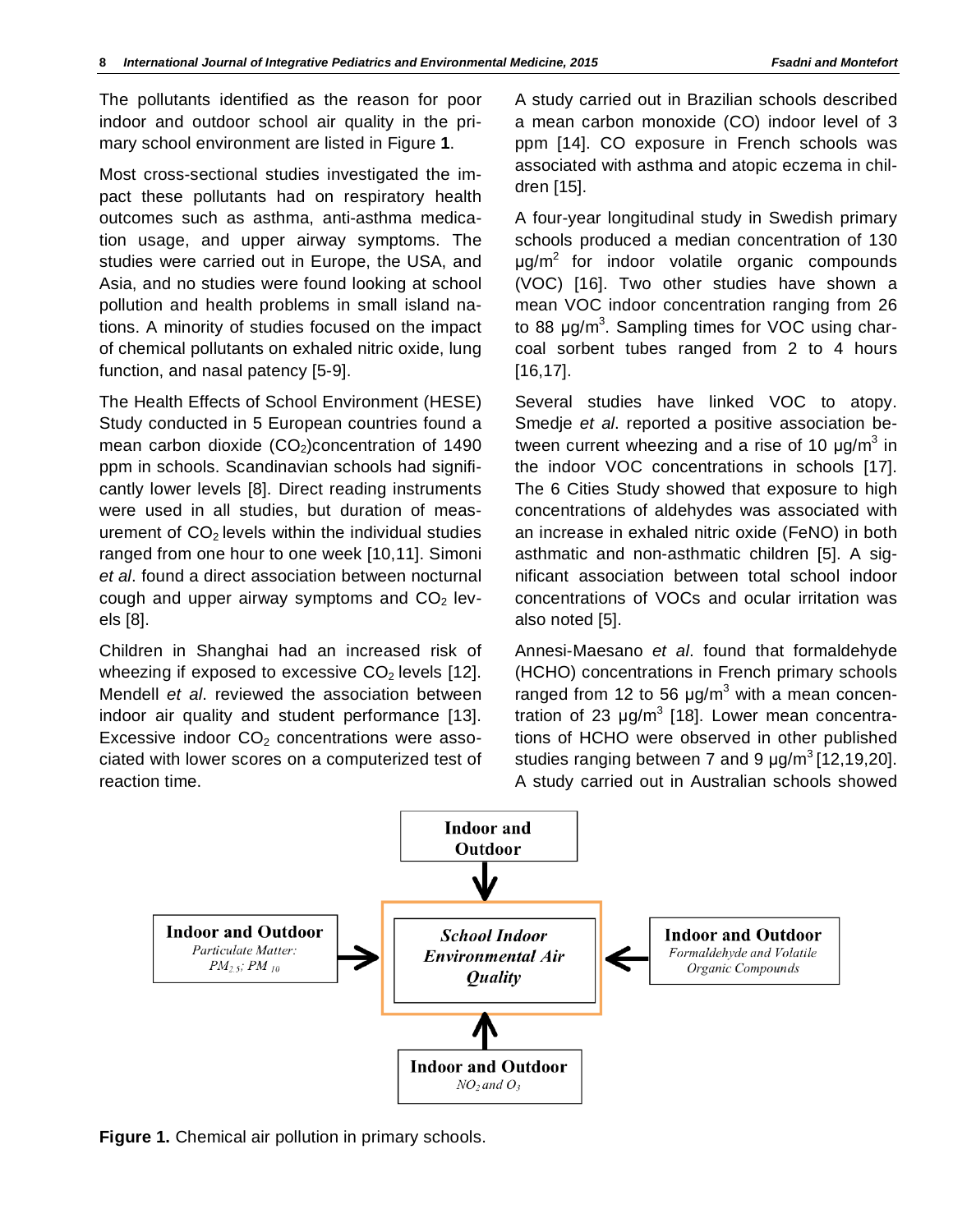significantly higher HCHO indoor concentrations (mean concentration of  $35.13 \mu g/m^3$ ) [21]. The two most commonly utilized HCHO detection methods were pump-driven glass-fiber filters and the passive filter methods [10,18-23]. Exposure time varied from two to five days [18,21].

Norback *et al*. described a significant association between higher concentrations of HCHO and nasal patency [23]. Upper airway inflammation, secondary to HCHO exposure, was investigated in the 6 Cities Study where children exposed to higher levels of HCHO had a higher risk of developing allergic rhinitis [18]. HCHO exposure has also been implicated in cumulative wheezing and newly diagnosed asthma among children [10,20].

Air quality analyses in Chinese schools showed significantly higher outdoor concentrations of ozone  $(O_3)$  when compared to indoor levels of the pollutant (20.9 vs. 5.3  $\mu$ g/m<sup>3</sup>) [12]. These findings contrast with other studies where no significant differences were seen between indoor and outdoor levels of  $(O_3)$  [10]. Two studies recorded only indoor  $(O_3)$  concentrations with levels of 81.08 and 120  $\mu$ g/m $3$  [7,14]. These findings were significantly higher than the recommended WHO shortterm exposure threshold of 20  $\mu$ g/m<sup>3</sup> [24]. Several techniques have been utilized for  $(O_3)$  determinations, including passive diffusion samplers with a seven-day exposure duration, an ultra-violet absorption technique, and chemiluminescence [7,10,12,25].

Conflicting results were published regarding the association between  $(O_3)$  exposure and the health of school children. Two studies described the protective effect of  $(O_3)$  on breathlessness symptomatology and lung function [12,14]. Chen *et al*. showed a decrease in pulmonary function at peak hourly  $O_3$  concentrations greater than 80 ppb (160  $\mu$ g/m<sup>3</sup>) [26]. Children participating in the same study had a lung function decline of 1 mL/ppb for peak hourly  $O_3$  exposures.  $O_3$  exposure in schools has also been associated with an increase in nocturnal symptoms of breathlessness [10]. Romieu *et al*. found that Mexican school children exposed for two consecutive days to high  $O_3$  levels ( $>$  or = 0.13 ppm) had significantly higher respiratoryrelated school absenteeism periods [27].

Although several studies have focused on nitrogen dioxide  $(NO<sub>2</sub>)$  within schools, no significant difference between outdoor and indoor concentrations were found [4]. Smedje *et al*. reported a mean indoor NO<sub>2</sub> level of 5  $\mu$ g/m<sup>3</sup> while Brazilian schools were found to have a mean indoor level of 92.5  $\mu$ g/m<sup>3</sup> [14,17]. The outdoor mean concentration of NO<sub>2</sub> in French school yards was 19  $\mu$ g/m<sup>3</sup> contrasted with a Shanghai study where the mean  $NO<sub>2</sub>$  outdoor level was 63  $\mu$ g/m<sup>3</sup> [12,18]. Passive diffusion samplers were most commonly used for the assessment of  $NO<sub>2</sub>$  levels in schools [10,12,17,18,21,23,28]. Some studies utilized chemiluminescence as an alternative method [7,26].

NO2 has been associated with respiratory disease and skin atopy. Annesi-Maesano *et al*. reported a significant association between high  $NO<sub>2</sub>$  exposures and atopic dermatitis in French schools [18]. Furthermore,  $NO<sub>2</sub>$  levels within the classroom environment were associated with an increased risk of current wheezing and use of anti-asthma medication [12,18].

For every 10  $\mu$ g/m<sup>3</sup> increase in NO<sub>2</sub>, a significant deterioration in mean peak flow rate was observed [14]. Mendell *et al.* reviewed NO<sub>2</sub> based studies and presented persuasive evidence linking school absenteeism and high  $NO<sub>2</sub>$  exposure [13]. More well-designed studies are needed to analyze the negative health impact of  $NO<sub>2</sub>$  exposure in children.

Wide variations in particulate matter have been reported. Particulate matter with a 50% cut-off aerodynamic diameter of 10  $\mu$ m (PM<sub>10</sub>) is commonly used for comparisons.  $PM_{10}$  indoor levels reported by Simoni *et al*. in Scandinavian schools ranged from 33  $\mu$ g/m<sup>3</sup> in Sweden to 169  $\mu$ g/m<sup>3</sup> in Denmark [8]. A South American study found a mean school indoor  $PM_{10}$  level of 80  $\mu$ g/m<sup>3</sup> [14]. Outdoor  $PM_{10}$  levels in the school environment have been consistently lower than the corresponding indoor levels as seen in the SEARCH study where the mean outdoor  $PM<sub>10</sub>$  concentration in Italian and Eastern European schools ranged between 44  $\mu$ g/m<sup>3</sup> and 50  $\mu$ g/m<sup>3</sup> [29].

The main methods used to determine  $PM_{10}$  levels were pump-driven gravimetric samplers, light scat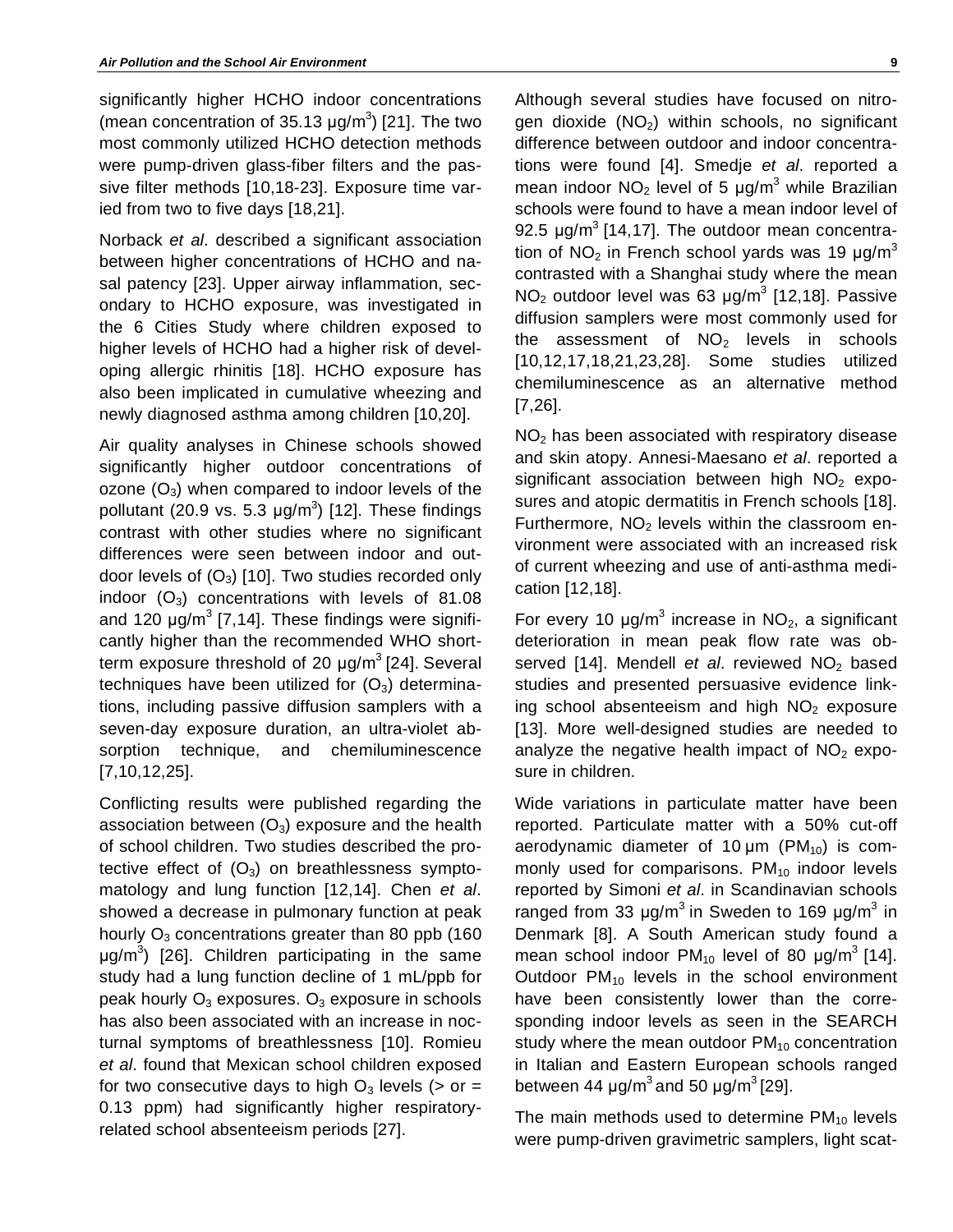tering dust track monitors, outdoor background monitoring stations, and portable monitors [8,9,14,30]. Depending on the methodology used, monitoring duration varied from one hour to four days [8,29,30].

Several studies have confirmed a link between  $PM_{10}$  exposure and upper and lower airway disease. The School Environment and Respiratory Health of Children (SEARCH) initiative reported an increase in nocturnal cough in children exposed to high concentrations of PM<sub>10</sub> [29]. Milligan *et al*. reported an increase in respiratory symptoms in children exposed to high levels of airborne dust in Liverpool, England [31]. A decrease in forced expiratory volume in 1 second ( $FEV<sub>1</sub>$ ) and increased acidity in exhaled breath condensate was seen in asthmatic children exposed to increasing levels of  $PM_{10}$  [9]. High outdoor  $PM_{10}$ levels have also been associated with respiratory morbidity mainly manifesting itself as decreased  $FEV<sub>1</sub>$  and forced vital capacity [7,14]. A study conducted in Taiwan did not show any association between  $PM_{10}$  and the children's respiratory health, but the short-term follow-up methodology used could have been a limiting factor.

The studies we reviewed described levels of indoor particulate matter having a diameter of 2.5 micrometers or less  $(PM_{2.5})$  in schools below the recommended WHO threshold for short-term exposure (200 g/m3) [18,24,25]. Zuraimi *et al*. described indoor  $PM<sub>2.5</sub>$  levels in childcare centers in Singapore ranging from  $48.1 \mu g/m^3$  in centers having mechanical ventilation to  $71\mu$ g/m<sup>3</sup> in classrooms having natural ventilation or basic airconditioning [25]. Outdoor levels in this study ranged between 67.8  $\mu$ g/m<sup>3</sup> to 91.2  $\mu$ g/m<sup>3</sup>. Indoor levels in the 6 Cities Study ranged between 8 and 28  $\mu$ g/m<sup>3</sup> with the authors suggesting a stratification of exposure levels.

The whole range of indoor  $PM<sub>2.5</sub>$  levels obtained in this study was subdivided into three equal parts (tertiles) thus distinguishing between low exposure (lowest tertile) and high exposure to  $PM_{2.5}$ (highest tertile) [18].  $PM<sub>2.5</sub>$  exposure was assessed using pump-driven gravimetric filters, light scattering dust track monitors, and dispersion models [15,18,25]. Duration of data collection

ranged from one day (school hours only) to five days (Monday-Friday) [18,25].

The association between indoor and outdoor PM<sub>2.5</sub> concentrations and atopy in children was studied by Annesi-Maesano *et al*. [18,28]. High exposure to indoor  $PM<sub>2.5</sub>$  levels was associated with an increased risk of exercise-induced wheezing [18]. Furthermore, fractional exhaled nitric oxide (FeNO) levels in both asthmatic and nonasthmatic pupils were higher in children exposed to  $PM_{2.5}$  levels above the third tertile (high exposure) [5]. In this study, Flamant-Hulin *et al*. described a 62% increase in FeNO among nonasthmatic pupils when exposed to high concentrations of indoor  $PM<sub>2.5</sub>$  within the school environment [5].

Long-term exposure to  $PM<sub>2.5</sub>$  levels exceeding 10 µg/m<sup>3</sup> in the school outdoor environment was directly associated with an increase in exerciseinduced wheezing and skin atopy among children [24,28].

# **Limitations of Review**

Our review was limited by the selection bias and variation in methodologies in the studies. One major limitation was that individuals were exposed to different air qualities both in and out of the school environment. Martins *et al*. proposed the use of 'total exposure to air pollution,' which is made up of all different microenvironment exposures of the individual [9]. This model takes into account all the different potential individual exposures to pollutants by the persons being studied during a typical day of the person's life. When considering exposure to pollutants, more reliability studies are needed to quantify the impact of measured concentrations of pollutants on individual exposure [4]. This will help create accurate models that can predict the exposure of an individual to a whole range of pollutants.

# **CONCLUSION**

Relatively little is known about school indoor air pollution. Furthermore, no studies were found for schools situated in small, densely populated island nations including Malta. Several studies have highlighted the presence of poor school indoor air quality with high levels of pollutants that are asso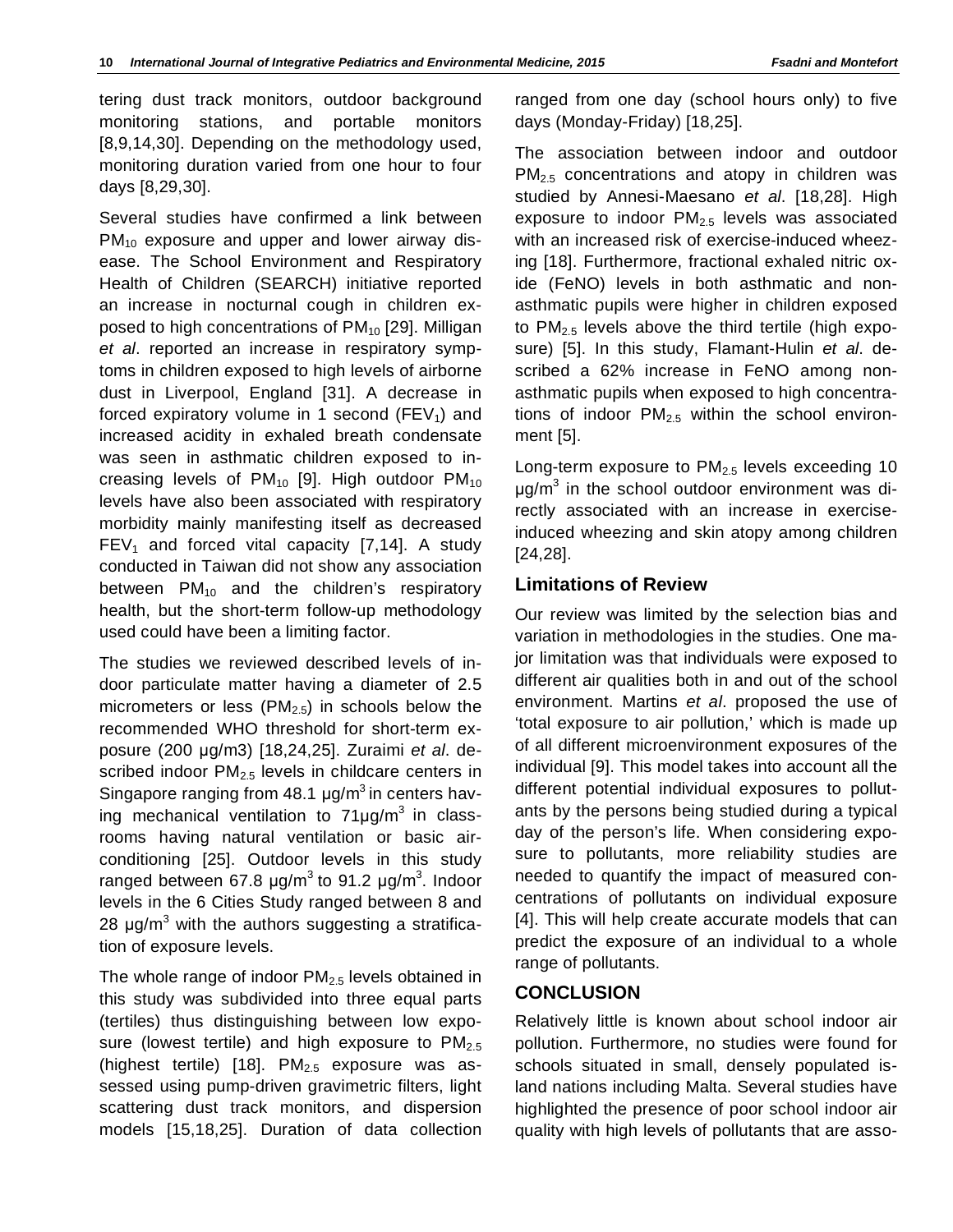ciated with respiratory diseases commonly found in atopic children. Unfortunately, little data exist about what remedial measures might reduce exposure to these pollutants with consequent improvement of students' symptoms. More research is needed to consolidate our knowledge about school indoor air quality and health to guide future interventions aimed at improving our children's well-being. Very few studies focus on the negative impact of poor school indoor air quality on teachers and school staff. The topic is particularly relevant for Malta, which has unique geographical and environmental characteristics making it difficult to extrapolate data obtained from other countries.

### **REFERENCES**

- [1] Makri A, Goveia M, Balbus J, Parkin R. Children's susceptibility to chemicals: a review by developmental stage. J Toxicol Environ Health 2004; 7: 417-35.
- [2] Bennett W, Zeman K, Jarabek A. Nasal contribution to breathing and fine particle deposition in children versus adults. J Toxicol Environ Health 2008; A71: 227-37.
- [3] Eder W, Ege M, von Mutius EJ. The asthma epidemic. N Engl J Med 2006; 355: 2226-35.
- [4] Annesi-Maesano I, Baiz N, Banerjee S, Rudnai P, Rive S, SINPHONIE Group. Indoor air quality and sources in schools and related health effects. J Toxicol Environ Health B Crit Rev 2013; 16: 491-550.
- [5] Flamant-Hulin M, Caillaud D, Sacco P, Penard-Morand C, Annesi-Maesano I. Air pollution and increased levels of fractional exhaled nitric oxide in children with no history of airway damage. J Toxicol Environ Health 2010; A73: 272-83.
- [6] Shendell D, Prill G, Fisk R, Apte W, Blake M, Faulkner D. Associations between classroom CO<sub>2</sub> concentrations and student attendance in Washington and Idaho. Indoor Air 2004; 14: 333- 41.
- [7] Scarlett JF, Abbott KJ, Peacock JL, Strachan DP, Anderson HR. Acute effects of summer air pollution on respiratory function in primary school children in southern England. Thorax 1996; 51: 1109-14.
- [8] Simoni M, Annesi-Maesano I, Sigsgaard T, *et al*. School air quality related to dry cough, rhinitis and nasal patency in children. Eur Respir J 2010; 35: 742-9.
- [9] Martins P, Valente C, Papoila J, *et al*. Airways changes related to air pollution exposure in wheezing children. Eur Respir J 2012; 39: 246- 53.
- [10] Zhao Z, Sebastian A, Larsson L, Wang Z, Zhang Z, Norback D. Asthmatic symptoms among pupils in relation to microbial dust exposure in schools in Taiyuan China. Pediatr Allergy Immunol 2008; 19: 455-65.
- [11] Fraga S, Ramos E, Martins A, *et al*. Indoor air quality and respiratory symptoms in Porto schools. Rev Port Pneumol 2008; 14: 487-507.
- [12] Mi YH, Norback D, Tao J, Mi L, Ferm M. Current asthma and respiratory symptoms among pupils in Shanghai, China: influence of building ventilation, nitrogen dioxide, ozone, and formaldehyde in classrooms. Indoor Air 2006; 16: 454-64.
- [13] Mendell MJ, Heath GA, Do indoor pollutants and thermal conditions in schools influence student performance? A critical review of the literature. Indoor Air 2005; 15: 27-52.
- [14] Castro HA, Cunha MF, Mendonca GA, Junger WL, Cunha-Cruz J. Effect of air pollution on lung function in schoolchildren in Rio de Janeiro Brazil. Rev Saude Publica 2009; 43: 26-34.
- [15] Penard-Morand C, Raherison C, Charpin D, *et al*. Long-term exposure to close-proximity air pollution and asthma and allergies in urban children. Eur Respir J 2010; 36: 33-40.
- [16] Norback D, Torgen M, Edling C. Volatile organic compounds, respirable dust, and personal factors related to prevalence and incidence of sick building syndrome in primary schools. Br J Ind Med 1990; 47: 733-41.
- [17] Smedje G, Norback D, Edling C. Asthma among secondary schoolchildren in relation to the school environment. Clin Exp Allergy 1997; 27: 1270-8.
- [18] Annesi-Maesano I, Hulin M, Lavaud F, *et al*. Poor air quality in classrooms related to asthma and rhinitis in primary schoolchildren of the French 6 Cities Study. Thorax 2012; 67:682-8.
- [19] Kim J, Elfman L, Mi Y, Johansson M, Smedje G, Norback D. Current asthma and respiratory symptoms among pupils in relation to dietary factors and allergens in the school environment. Indoor Air 2005; 15: 170-82.
- [20] Smedje G, Norback D. Incidence of asthma diagnosis and self-reported allergy in relation to the school environment--a four-year follow-up study in schoolchildren. Int J Tuberc Lung Dis 2001; 5: 1059-66.
- [21] Marks GB, Ezz W, Aust N, *et al*. Respiratory health effects of exposure to low-NOx unflued gas heaters in the classroom: a double-blind, cluster-randomized, crossover study. Environ Health Persp 2010; 118: 1476-82.
- [22] Walinder R, Norback D, Wieslander G, Smedje G, Erwall C. Nasal congestion in relation to low air exchange rate in schools. Evaluation by